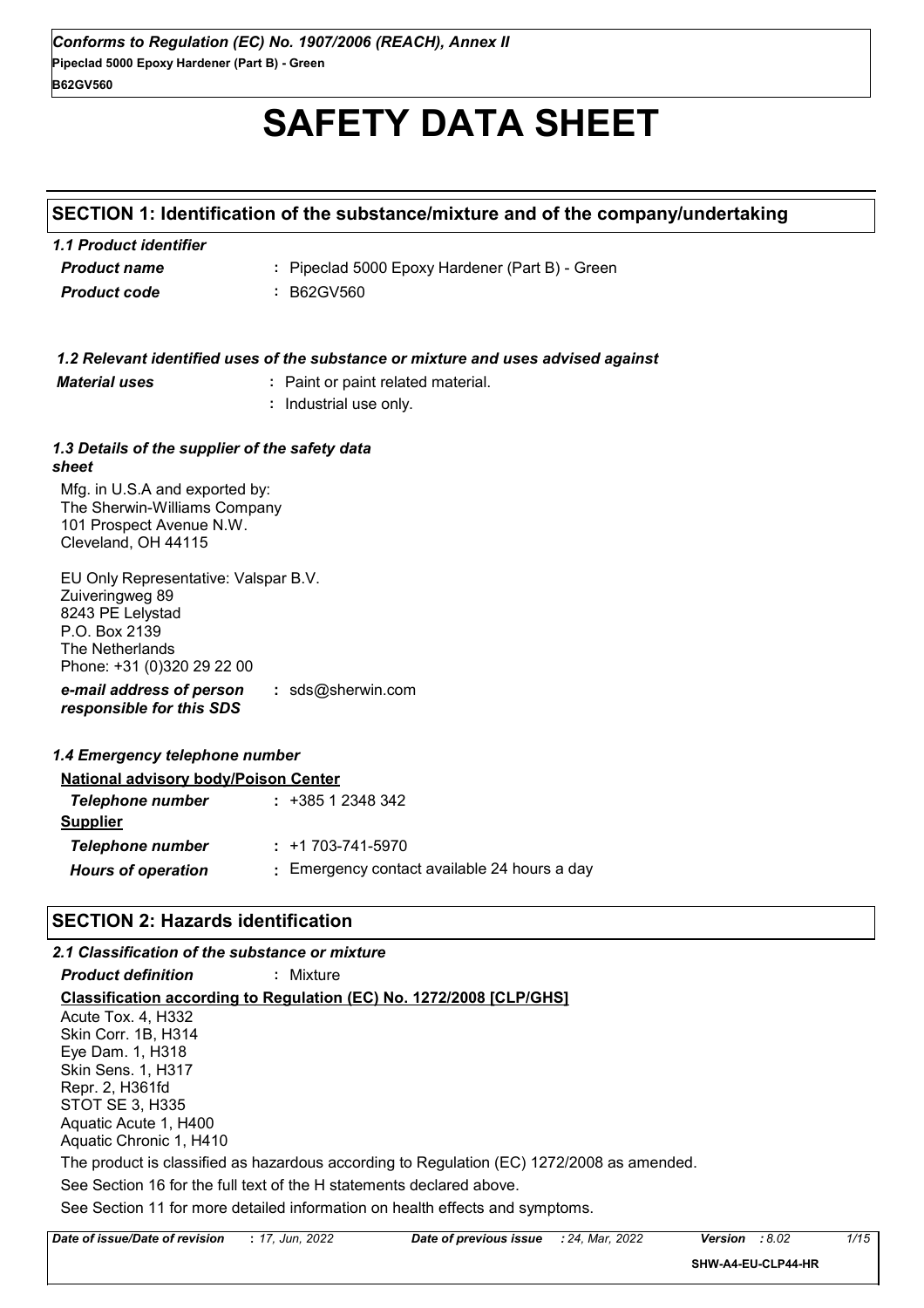**SECTION 2: Hazards identification**

## *2.2 Label elements*

| <b>Hazard pictograms</b>              |                                                                                                                                                                                                                                                                                   |
|---------------------------------------|-----------------------------------------------------------------------------------------------------------------------------------------------------------------------------------------------------------------------------------------------------------------------------------|
| <b>Signal word</b>                    | Danger                                                                                                                                                                                                                                                                            |
| <b>Hazard statements</b>              | Causes severe skin burns and eye damage.<br>May cause an allergic skin reaction.<br>Harmful if inhaled.<br>May cause respiratory irritation.<br>Suspected of damaging fertility. Suspected of damaging the unborn child.<br>Very toxic to aquatic life with long lasting effects. |
| <b>Precautionary statements</b>       |                                                                                                                                                                                                                                                                                   |
| <b>Prevention</b>                     | : Wear protective gloves, protective clothing, eye protection, face protection, or<br>hearing protection. Avoid release to the environment.                                                                                                                                       |
| <b>Response</b>                       | Collect spillage. IF INHALED: Immediately call a POISON CENTER or doctor. IF<br>SWALLOWED: Immediately call a POISON CENTER or doctor. IF ON SKIN (or<br>hair): Take off immediately all contaminated clothing. Rinse skin with water.                                            |
| <b>Storage</b>                        | : Not applicable.                                                                                                                                                                                                                                                                 |
| <b>Disposal</b>                       | Not applicable.                                                                                                                                                                                                                                                                   |
| <b>Hazardous ingredients</b>          | 1,3-Benzenedimethanamine<br>Paratertiarybutylphenol<br>1,6-hexanediamine, 2, 2, 4-trimethyl<br>Alkyl Polyglycoside                                                                                                                                                                |
| <b>Supplemental label</b><br>elements | : FOR INDUSTRIAL USE ONLY                                                                                                                                                                                                                                                         |

#### **Special packaging requirements**

Not applicable.

*2.3 Other hazards*

This mixture does not contain any substances that are assessed to be a PBT or a vPvB.

*Other hazards which do* **:** *not result in classification* : None known.

## **SECTION 3: Composition/information on ingredients**

| <b>Product/ingredient</b><br>name | <b>Identifiers</b>                                                                    | %           | Regulation (EC) No. 1272/2008 [CLP]                                                                                                  | <b>Type</b> |
|-----------------------------------|---------------------------------------------------------------------------------------|-------------|--------------------------------------------------------------------------------------------------------------------------------------|-------------|
| 1,3-Benzenedimethanamine          | EC: 216-032-5<br>CAS: 1477-55-0                                                       | ≥10 - ≤25   | Acute Tox. 4, H302<br>Acute Tox. 4, H332<br>Skin Corr. 1B, H314<br>Eye Dam. 1, H318<br>Skin Sens. 1, H317<br>Aquatic Chronic 3, H412 | $[1]$       |
| Paratertiarybutylphenol           | IREACH#:<br>l01-2119489419-21<br>EC: 202-679-0<br>CAS: 98-54-4<br>Index: 604-090-00-8 | $≥10 - ≤25$ | Skin Irrit. 2, H315<br>Eye Dam. 1, H318<br>Repr. 2, H361f<br>STOT SE 3, H335<br>Aquatic Chronic 1, H410 (M=1)                        | [1] [5]     |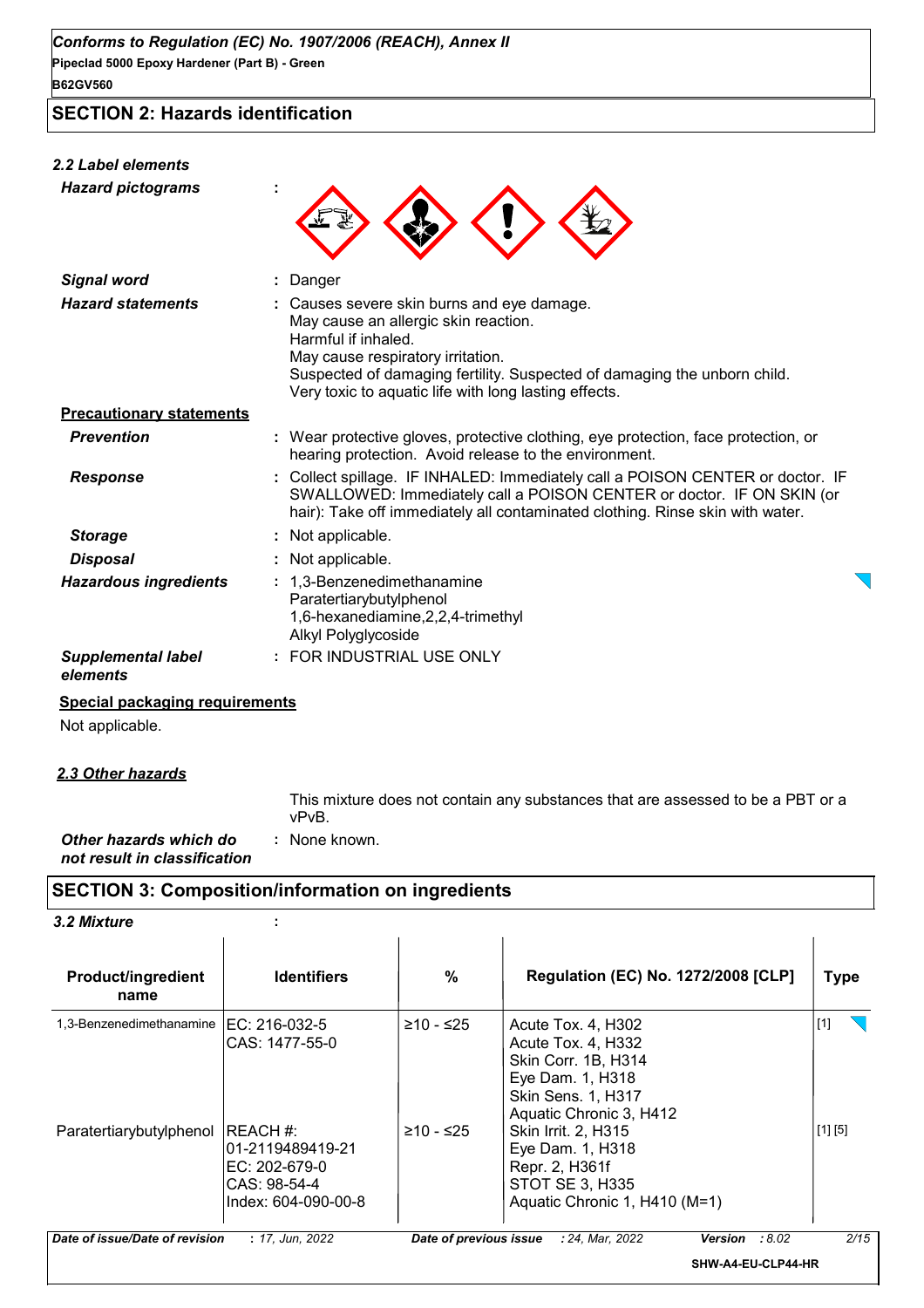#### **SECTION 3: Composition/information on ingredients**

| 4-Nonylphenol              | EC: 284-325-5       | ≤14      | Acute Tox. 4, H302                        | [1] [5]     |
|----------------------------|---------------------|----------|-------------------------------------------|-------------|
|                            | CAS: 84852-15-3     |          | Skin Corr. 1B, H314                       |             |
|                            | Index: 601-053-00-8 |          | Eye Dam. 1, H318                          |             |
|                            |                     |          | Repr. 2, H361fd                           |             |
|                            |                     |          | Aquatic Acute 1, H400 (M=10)              |             |
|                            |                     |          | Aquatic Chronic 1, H410 (M=10)            |             |
| 1,6-hexanediamine,         | EC: 221-792-6       | $\leq 5$ | Acute Tox. 4, H302                        | $[1]$       |
| 2,2,4-trimethyl            | CAS: 3236-53-1      |          | Skin Corr. 1B, H314                       |             |
|                            |                     |          | Eye Dam. 1, H318                          |             |
|                            |                     |          | Skin Sens. 1, H317                        |             |
|                            |                     |          | Aquatic Chronic 3, H412                   |             |
| Phenol, 2-nonyl-,          | EC: 294-048-1       | $<$ 1    | Acute Tox. 4, H302                        | $[1]$       |
| branched                   | CAS: 91672-41-2     |          | Skin Corr. 1B, H314                       |             |
|                            |                     |          | Eye Dam. 1, H318                          |             |
|                            |                     |          | Repr. 2, H361                             |             |
|                            |                     |          | Aquatic Acute 1, H400 (M=1)               |             |
|                            |                     |          | Aquatic Chronic 1, H410 (M=1)             |             |
| Med. Aliphatic             | CAS: 64742-88-7     | $<$ 1    | Flam. Liq. 3, H226                        | $[1]$       |
| <b>Hydrocarbon Solvent</b> | Index: 649-405-00-X |          | STOT RE 1, H372 (central nervous system   |             |
|                            |                     |          | (CNS)                                     |             |
|                            |                     |          | Asp. Tox. 1, H304                         |             |
|                            |                     |          | Aquatic Chronic 2, H411                   |             |
|                            |                     |          | <b>EUH066</b>                             |             |
| Alkyl Polyglycoside        | EC: 271-845-2       | ≤0.3     | <b>Skin Irrit. 2, H315</b>                | $\vert$ [1] |
|                            | CAS: 68609-96-1     |          | Eye Irrit. 2, H319                        |             |
|                            |                     |          | Skin Sens. 1, H317                        |             |
|                            |                     |          | Aquatic Chronic 2, H411                   |             |
|                            |                     |          | See Section 16 for the full text of the H |             |
|                            |                     |          | statements declared above.                |             |

There are no additional ingredients present which, within the current knowledge of the supplier and in the concentrations applicable, are classified as hazardous to health or the environment, are PBTs or vPvBs or have been assigned a workplace exposure limit and hence require reporting in this section.

Type

[1] Substance classified with a health or environmental hazard

[2] Substance with a workplace exposure limit

[3] Substance meets the criteria for PBT according to Regulation (EC) No. 1907/2006, Annex XIII

[4] Substance meets the criteria for vPvB according to Regulation (EC) No. 1907/2006, Annex XIII

[5] Substance of equivalent concern

[6] Additional disclosure due to company policy

Occupational exposure limits, if available, are listed in Section 8.

#### **SECTION 4: First aid measures**

| 4.1 Description of first aid measures |                                                                                                                                                                                                             |
|---------------------------------------|-------------------------------------------------------------------------------------------------------------------------------------------------------------------------------------------------------------|
| General                               | : In all cases of doubt, or when symptoms persist, seek medical attention. Never give<br>anything by mouth to an unconscious person. If unconscious, place in recovery<br>position and seek medical advice. |
| Eye contact                           | : Check for and remove any contact lenses. Immediately flush eyes with running<br>water for at least 15 minutes, keeping eyelids open. Seek immediate medical<br>attention.                                 |
| <b>Inhalation</b>                     | : Remove to fresh air. Keep person warm and at rest. If not breathing, if breathing is<br>irregular or if respiratory arrest occurs, provide artificial respiration or oxygen by<br>trained personnel.      |
| <b>Skin contact</b>                   | : Remove contaminated clothing and shoes. Wash skin thoroughly with soap and<br>water or use recognized skin cleanser. Do NOT use solvents or thinners.                                                     |
| Ingestion                             | : If swallowed, seek medical advice immediately and show this container or label.<br>Keep person warm and at rest. Do NOT induce vomiting.                                                                  |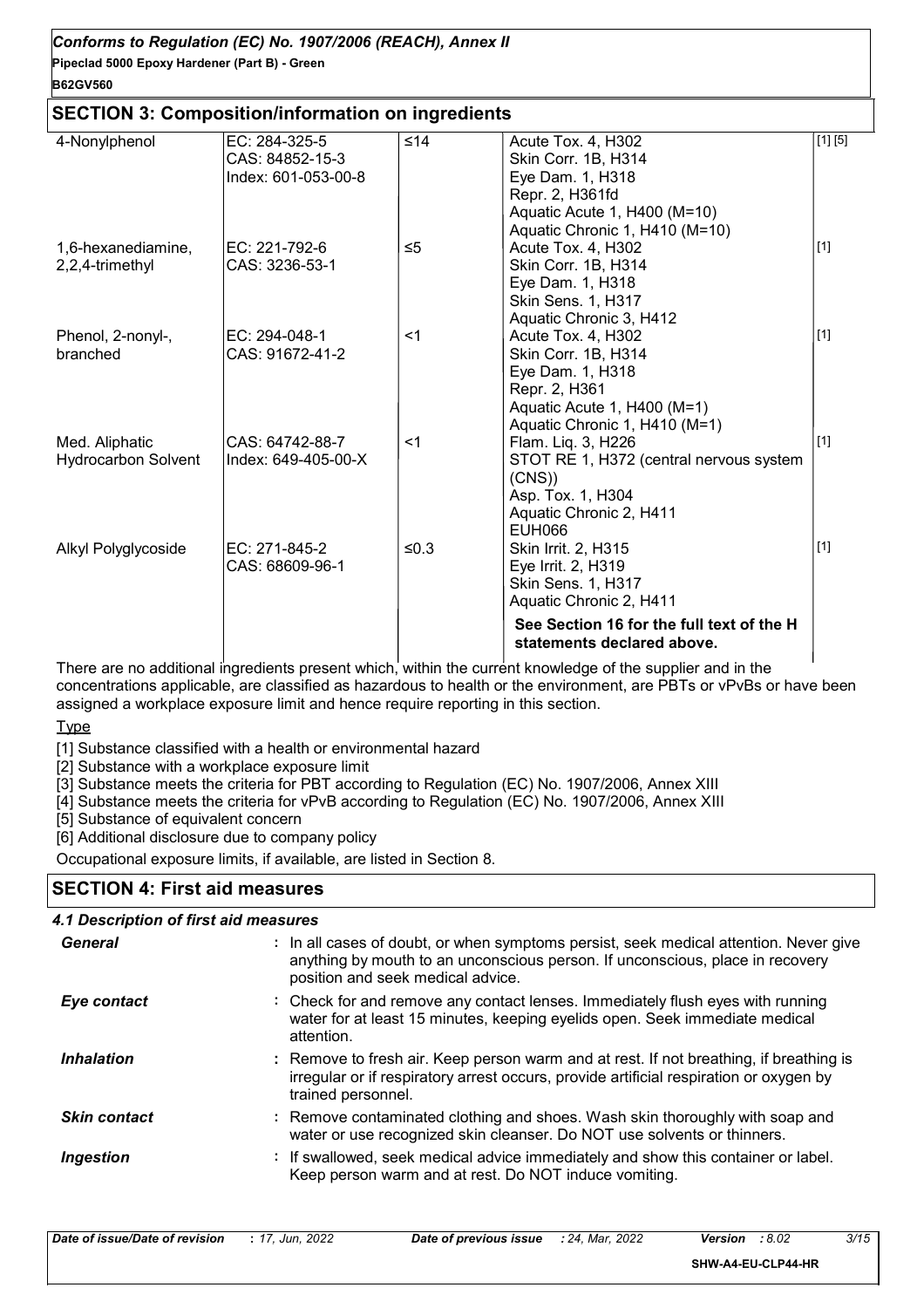**Pipeclad 5000 Epoxy Hardener (Part B) - Green B62GV560**

#### **SECTION 4: First aid measures**

| thoroughly with water before removing it, or wear gloves. | <b>Protection of first-aiders</b> | : No action shall be taken involving any personal risk or without suitable training. If it<br>is suspected that fumes are still present, the rescuer should wear an appropriate<br>mask or self-contained breathing apparatus. It may be dangerous to the person<br>providing aid to give mouth-to-mouth resuscitation. Wash contaminated clothing |
|-----------------------------------------------------------|-----------------------------------|----------------------------------------------------------------------------------------------------------------------------------------------------------------------------------------------------------------------------------------------------------------------------------------------------------------------------------------------------|
|-----------------------------------------------------------|-----------------------------------|----------------------------------------------------------------------------------------------------------------------------------------------------------------------------------------------------------------------------------------------------------------------------------------------------------------------------------------------------|

#### *4.2 Most important symptoms and effects, both acute and delayed*

There are no data available on the mixture itself. Procedure used to derive the classification according to Regulation (EC) No. 1272/2008 [CLP/GHS]. See Sections 2 and 3 for details.

Exposure to component solvent vapor concentrations in excess of the stated occupational exposure limit may result in adverse health effects such as mucous membrane and respiratory system irritation and adverse effects on the kidneys, liver and central nervous system. Symptoms and signs include headache, dizziness, fatigue, muscular weakness, drowsiness and, in extreme cases, loss of consciousness.

Solvents may cause some of the above effects by absorption through the skin. Repeated or prolonged contact with the mixture may cause removal of natural fat from the skin, resulting in non-allergic contact dermatitis and absorption through the skin.

If splashed in the eyes, the liquid may cause irritation and reversible damage.

Ingestion may cause nausea, diarrhea and vomiting.

This takes into account, where known, delayed and immediate effects and also chronic effects of components from short-term and long-term exposure by oral, inhalation and dermal routes of exposure and eye contact.

Contains m-phenylenebis(methylamine). May produce an allergic reaction.

#### *4.3 Indication of any immediate medical attention and special treatment needed*

| <b>Notes to physician</b>  | : In case of inhalation of decomposition products in a fire, symptoms may be delayed.<br>The exposed person may need to be kept under medical surveillance for 48 hours. |
|----------------------------|--------------------------------------------------------------------------------------------------------------------------------------------------------------------------|
| <b>Specific treatments</b> | : No specific treatment.                                                                                                                                                 |

See toxicological information (Section 11)

| <b>SECTION 5: Firefighting measures</b>                           |                                                                                                                              |
|-------------------------------------------------------------------|------------------------------------------------------------------------------------------------------------------------------|
| 5.1 Extinguishing media<br><b>Suitable extinguishing</b><br>media | : Recommended: alcohol-resistant foam, carbon dioxide, powders.                                                              |
| Unsuitable extinguishing<br>media                                 | : Do not use water jet.                                                                                                      |
|                                                                   | 5.2 Special hazards arising from the substance or mixture                                                                    |
| <b>Hazards from the</b><br>substance or mixture                   | : Fire will produce dense black smoke. Exposure to decomposition products may<br>cause a health hazard.                      |
| <b>Hazardous combustion</b><br>products                           | : Decomposition products may include the following materials: carbon monoxide,<br>carbon dioxide, smoke, oxides of nitrogen. |
| 5.3 Advice for firefighters                                       |                                                                                                                              |
| <b>Special protective actions</b><br>for fire-fighters            | : Cool closed containers exposed to fire with water. Do not release runoff from fire to<br>drains or watercourses.           |
| <b>Special protective</b><br>equipment for fire-fighters          | : Fire-fighters should wear positive pressure self-contained breathing apparatus<br>(SCBA) and full turnout gear.            |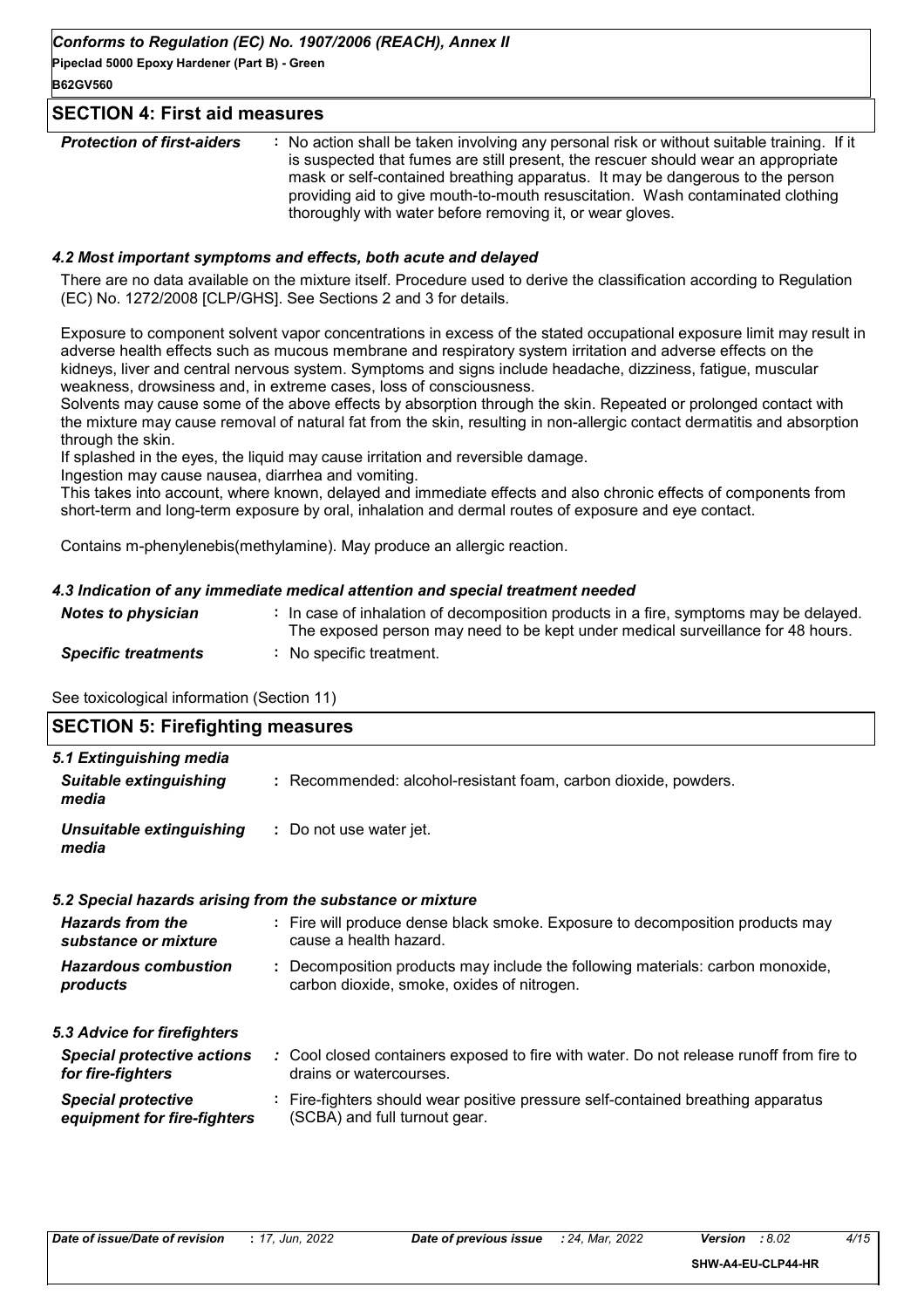#### **SECTION 6: Accidental release measures**

|                                                                 | 6.1 Personal precautions, protective equipment and emergency procedures                                                                                                                                                                                                            |
|-----------------------------------------------------------------|------------------------------------------------------------------------------------------------------------------------------------------------------------------------------------------------------------------------------------------------------------------------------------|
| For non-emergency<br>personnel                                  | : Exclude sources of ignition and ventilate the area. Avoid breathing vapor or mist.<br>Refer to protective measures listed in sections 7 and 8.                                                                                                                                   |
|                                                                 | Keep unnecessary and unprotected personnel from entering.                                                                                                                                                                                                                          |
| For emergency responders :                                      | If specialized clothing is required to deal with the spillage, take note of any<br>information in Section 8 on suitable and unsuitable materials. See also the<br>information in "For non-emergency personnel".                                                                    |
| <b>6.2 Environmental</b><br>precautions                         | : Do not allow to enter drains or watercourses. If the product contaminates lakes,<br>rivers, or sewers, inform the appropriate authorities in accordance with local<br>regulations.                                                                                               |
| 6.3 Methods and materials<br>for containment and<br>cleaning up | : Contain and collect spillage with non-combustible, absorbent material e.g. sand,<br>earth, vermiculite or diatomaceous earth and place in container for disposal<br>according to local regulations (see Section 13). Preferably clean with a detergent.<br>Avoid using solvents. |
| 6.4 Reference to other<br>sections                              | : See Section 1 for emergency contact information.<br>See Section 8 for information on appropriate personal protective equipment.<br>See Section 13 for additional waste treatment information.                                                                                    |
|                                                                 |                                                                                                                                                                                                                                                                                    |

## **SECTION 7: Handling and storage**

The information in this section contains generic advice and guidance. The list of Identified Uses in Section 1 should be consulted for any available use-specific information provided in the Exposure Scenario(s).

|  | 7.1 Precautions for safe<br>handling | : Prevent the creation of flammable or explosive concentrations of vapors in air and<br>avoid vapor concentrations higher than the occupational exposure limits.<br>In addition, the product should only be used in areas from which all naked lights and<br>other sources of ignition have been excluded. Electrical equipment should be<br>protected to the appropriate standard.<br>Mixture may charge electrostatically: always use earthing leads when transferring<br>from one container to another.<br>Operators should wear antistatic footwear and clothing and floors should be of the<br>conducting type.<br>Keep away from heat, sparks and flame. No sparking tools should be used.<br>Avoid contact with skin and eyes. Avoid the inhalation of dust, particulates, spray or<br>mist arising from the application of this mixture. Avoid inhalation of dust from<br>sanding.<br>Eating, drinking and smoking should be prohibited in areas where this material is<br>handled, stored and processed.<br>Put on appropriate personal protective equipment (see Section 8).<br>Never use pressure to empty. Container is not a pressure vessel.<br>Always keep in containers made from the same material as the original one.<br>Comply with the health and safety at work laws.<br>Do not allow to enter drains or watercourses.<br>Information on fire and explosion protection<br>Vapors are heavier than air and may spread along floors. Vapors may form<br>explosive mixtures with air.<br>When operators, whether spraying or not, have to work inside the spray booth,<br>ventilation is unlikely to be sufficient to control particulates and solvent vapors in all<br>cases. In such circumstances, they should wear a compressed-air-fed respirator<br>during the spraying process and until the particulate and solvent vapor<br>concentrations have fallen below the exposure limits. |
|--|--------------------------------------|---------------------------------------------------------------------------------------------------------------------------------------------------------------------------------------------------------------------------------------------------------------------------------------------------------------------------------------------------------------------------------------------------------------------------------------------------------------------------------------------------------------------------------------------------------------------------------------------------------------------------------------------------------------------------------------------------------------------------------------------------------------------------------------------------------------------------------------------------------------------------------------------------------------------------------------------------------------------------------------------------------------------------------------------------------------------------------------------------------------------------------------------------------------------------------------------------------------------------------------------------------------------------------------------------------------------------------------------------------------------------------------------------------------------------------------------------------------------------------------------------------------------------------------------------------------------------------------------------------------------------------------------------------------------------------------------------------------------------------------------------------------------------------------------------------------------------------------------------------------------------------------------------------------|
|--|--------------------------------------|---------------------------------------------------------------------------------------------------------------------------------------------------------------------------------------------------------------------------------------------------------------------------------------------------------------------------------------------------------------------------------------------------------------------------------------------------------------------------------------------------------------------------------------------------------------------------------------------------------------------------------------------------------------------------------------------------------------------------------------------------------------------------------------------------------------------------------------------------------------------------------------------------------------------------------------------------------------------------------------------------------------------------------------------------------------------------------------------------------------------------------------------------------------------------------------------------------------------------------------------------------------------------------------------------------------------------------------------------------------------------------------------------------------------------------------------------------------------------------------------------------------------------------------------------------------------------------------------------------------------------------------------------------------------------------------------------------------------------------------------------------------------------------------------------------------------------------------------------------------------------------------------------------------|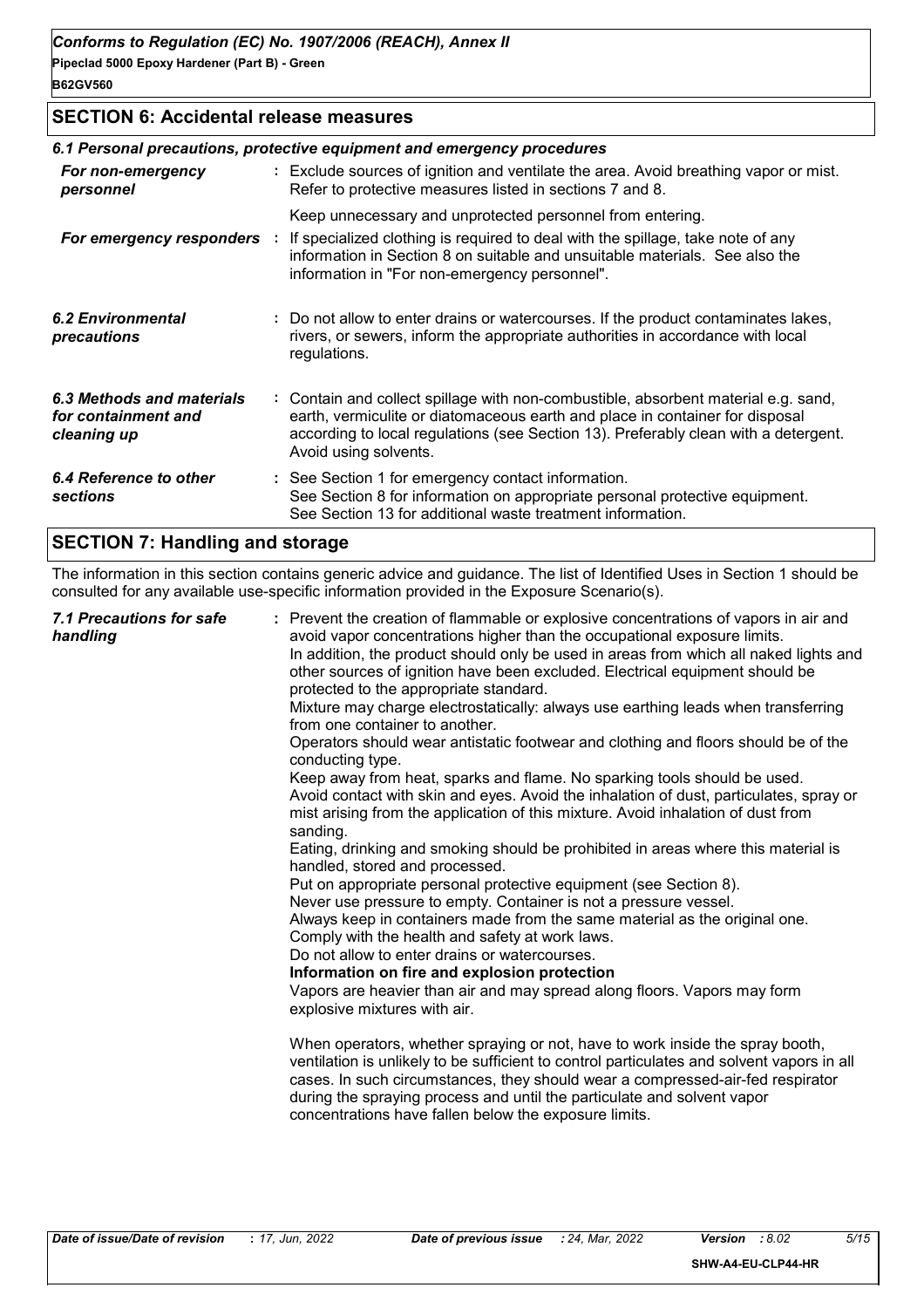**Pipeclad 5000 Epoxy Hardener (Part B) - Green B62GV560**

#### **SECTION 7: Handling and storage**

| 7.2 Conditions for safe    | : Store in accordance with local regulations.                                                                                                                                                                                                                                                                                                                                                                                |
|----------------------------|------------------------------------------------------------------------------------------------------------------------------------------------------------------------------------------------------------------------------------------------------------------------------------------------------------------------------------------------------------------------------------------------------------------------------|
| storage, including any     | Notes on joint storage                                                                                                                                                                                                                                                                                                                                                                                                       |
| incompatibilities          | Keep away from: oxidizing agents, strong alkalis, strong acids.<br>Additional information on storage conditions<br>Observe label precautions. Store in a dry, cool and well-ventilated area. Keep away<br>from heat and direct sunlight. Keep away from sources of ignition. No smoking.<br>Prevent unauthorized access. Containers that have been opened must be carefully<br>resealed and kept upright to prevent leakage. |
|                            | Contaminated absorbent material may pose the same hazard as the spilled product.                                                                                                                                                                                                                                                                                                                                             |
| 7.3 Specific end use(s)    |                                                                                                                                                                                                                                                                                                                                                                                                                              |
| <b>Recommendations</b>     | : Not available.                                                                                                                                                                                                                                                                                                                                                                                                             |
| Industrial sector specific | : Not available.                                                                                                                                                                                                                                                                                                                                                                                                             |

#### *solutions*

Good housekeeping standards, regular safe removal of waste materials and regular maintenance of spray booth filters will minimise the risks of spontaneous combustion and other fire hazards.

*Before use of this material please refer to the Exposure Scenario(s) if attached for the specific end use, control measures and additional PPE considerations.*

#### **SECTION 8: Exposure controls/personal protection**

The information in this section contains generic advice and guidance. The list of Identified Uses in Section 1 should be consulted for any available use-specific information provided in the Exposure Scenario(s).

#### *8.1 Control parameters*

#### **Occupational exposure limits**

No exposure limit value known.

| <b>Recommended monitoring</b><br>procedures | : If this product contains ingredients with exposure limits, personal, workplace<br>atmosphere or biological monitoring may be required to determine the effectiveness<br>of the ventilation or other control measures and/or the necessity to use respiratory<br>protective equipment. Reference should be made to monitoring standards, such as<br>the following: European Standard EN 689 (Workplace atmospheres - Guidance for<br>the assessment of exposure by inhalation to chemical agents for comparison with<br>limit values and measurement strategy) European Standard EN 14042 (Workplace<br>atmospheres - Guide for the application and use of procedures for the assessment<br>of exposure to chemical and biological agents) European Standard EN 482<br>(Workplace atmospheres - General requirements for the performance of procedures<br>for the measurement of chemical agents) Reference to national guidance<br>documents for methods for the determination of hazardous substances will also be<br>required. |
|---------------------------------------------|------------------------------------------------------------------------------------------------------------------------------------------------------------------------------------------------------------------------------------------------------------------------------------------------------------------------------------------------------------------------------------------------------------------------------------------------------------------------------------------------------------------------------------------------------------------------------------------------------------------------------------------------------------------------------------------------------------------------------------------------------------------------------------------------------------------------------------------------------------------------------------------------------------------------------------------------------------------------------------------------------------------------------------|
|---------------------------------------------|------------------------------------------------------------------------------------------------------------------------------------------------------------------------------------------------------------------------------------------------------------------------------------------------------------------------------------------------------------------------------------------------------------------------------------------------------------------------------------------------------------------------------------------------------------------------------------------------------------------------------------------------------------------------------------------------------------------------------------------------------------------------------------------------------------------------------------------------------------------------------------------------------------------------------------------------------------------------------------------------------------------------------------|

**:** Regular monitoring of all work areas should be carried out at all times, including areas that may not be equally ventilated.

#### **DNELs/DMELs**

| Product/ingredient name            | <b>Type</b> | <b>Exposure</b>         | Value                           | <b>Population</b>                    | <b>Effects</b> |
|------------------------------------|-------------|-------------------------|---------------------------------|--------------------------------------|----------------|
| Med. Aliphatic Hydrocarbon Solvent | <b>DNEL</b> | _ong term<br>Inhalation | $871 \text{ mg/m}^3$            | <b>Workers</b>                       | Systemic       |
|                                    | <b>DNEL</b> | Long term Dermal        | $ 208 \text{ mg/kg} $<br>bw/day | <b>Workers</b>                       | Systemic       |
|                                    | <b>DNEL</b> | ong term<br>Inhalation  | 185 mg/m <sup>3</sup>           | General<br>population<br>[Consumers] | Systemic       |
|                                    | <b>DNEL</b> | ong term OralL          | 125 mg/kg<br>bw/dav             | General<br>population<br>[Consumers] | Systemic       |
|                                    | <b>DNEL</b> | ong term Dermal         | 125 mg/kg<br>bw/day             | General<br>population<br>[Consumers] | Systemic       |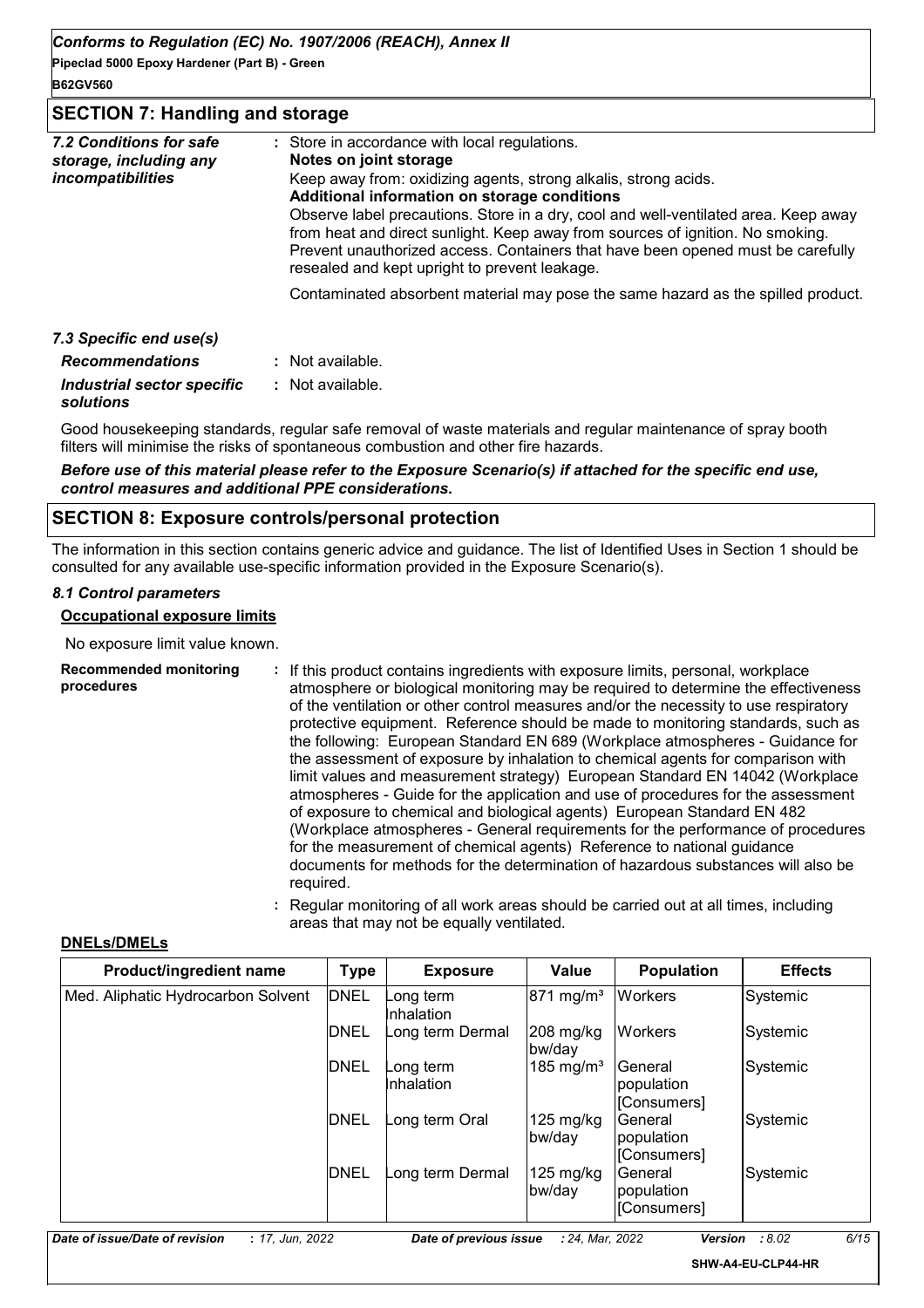**Pipeclad 5000 Epoxy Hardener (Part B) - Green**

## **B62GV560**

## **SECTION 8: Exposure controls/personal protection**

#### **PNECs**

No PNECs available.

| 8.2 Exposure controls                      |                                                                                                                                                                                                                                                                                                                                                                                                                                                                                                                                                                                                                                                                                                      |
|--------------------------------------------|------------------------------------------------------------------------------------------------------------------------------------------------------------------------------------------------------------------------------------------------------------------------------------------------------------------------------------------------------------------------------------------------------------------------------------------------------------------------------------------------------------------------------------------------------------------------------------------------------------------------------------------------------------------------------------------------------|
| <b>Appropriate engineering</b><br>controls | : Provide adequate ventilation. Where reasonably practicable, this should be<br>achieved by the use of local exhaust ventilation and good general extraction. If<br>these are not sufficient to maintain concentrations of particulates and solvent vapors<br>below the OEL, suitable respiratory protection must be worn.<br>: Users are advised to consider national Occupational Exposure Limits or other                                                                                                                                                                                                                                                                                         |
|                                            | equivalent values.                                                                                                                                                                                                                                                                                                                                                                                                                                                                                                                                                                                                                                                                                   |
| <b>Individual protection measures</b>      |                                                                                                                                                                                                                                                                                                                                                                                                                                                                                                                                                                                                                                                                                                      |
| <b>Hygiene measures</b>                    | : Wash hands, forearms and face thoroughly after handling chemical products, before<br>eating, smoking and using the lavatory and at the end of the working period.<br>Appropriate techniques should be used to remove potentially contaminated clothing.<br>Contaminated work clothing should not be allowed out of the workplace. Wash<br>contaminated clothing before reusing. Ensure that eyewash stations and safety<br>showers are close to the workstation location.                                                                                                                                                                                                                          |
| <b>Eye/face protection</b>                 | : Use safety eyewear designed to protect against splash of liquids.                                                                                                                                                                                                                                                                                                                                                                                                                                                                                                                                                                                                                                  |
| <b>Skin protection</b>                     |                                                                                                                                                                                                                                                                                                                                                                                                                                                                                                                                                                                                                                                                                                      |
| <b>Hand protection</b>                     | : Wear suitable gloves tested to EN374.                                                                                                                                                                                                                                                                                                                                                                                                                                                                                                                                                                                                                                                              |
| <b>Gloves</b>                              | : Gloves for short term exposure/splash protection (less than 10 min.): Nitrile>0.12<br>mm<br>Gloves for splash protection need to be changed immediately when in contact with                                                                                                                                                                                                                                                                                                                                                                                                                                                                                                                       |
|                                            | chemicals.                                                                                                                                                                                                                                                                                                                                                                                                                                                                                                                                                                                                                                                                                           |
|                                            | Gloves for repeated or prolonged exposure (breakthrough time > 240 min.)<br>When the hazardous ingredients in Section 3 contain any of the following: Aromatic<br>solvents (Xylene, Toluene) or Aliphatic solvents or Mineral Oil use: Polyvinyl alcohol<br>(PVA) gloves 0.2-0.3 mm<br>Otherwise use: Butyl gloves > 0.3 mm<br>For long term exposure or spills (breakthrough time >480 min.): Use PE laminated                                                                                                                                                                                                                                                                                      |
|                                            | gloves as under gloves<br>Due to many conditions (e.g. temperature, abrasion) the practical usage of a<br>chemical protective glove in practice may be much shorter than the permeation time<br>determined through testing.<br>The recommendation for the type or types of glove to use when handling this<br>product is based on information from the following source: Solvent resin<br>manufacturers and European Solvents Industry Group (ESIG)                                                                                                                                                                                                                                                  |
|                                            | There is no one glove material or combination of materials that will give unlimited<br>resistance to any individual or combination of chemicals.<br>The breakthrough time must be greater than the end use time of the product.<br>The instructions and information provided by the glove manufacturer on use,<br>storage, maintenance and replacement must be followed.<br>Gloves should be replaced regularly and if there is any sign of damage to the glove<br>material.<br>Always ensure that gloves are free from defects and that they are stored and used<br>correctly.<br>The performance or effectiveness of the glove may be reduced by physical/chemical<br>damage and poor maintenance. |
|                                            | Barrier creams may help to protect the exposed areas of the skin but should not be<br>applied once exposure has occurred.<br>The user must check that the final choice of type of glove selected for handling this<br>product is the most appropriate and takes into account the particular conditions of<br>use, as included in the user's risk assessment.                                                                                                                                                                                                                                                                                                                                         |
| <b>Body protection</b>                     | Personnel should wear antistatic clothing made of natural fibers or of high-<br>temperature-resistant synthetic fibers.                                                                                                                                                                                                                                                                                                                                                                                                                                                                                                                                                                              |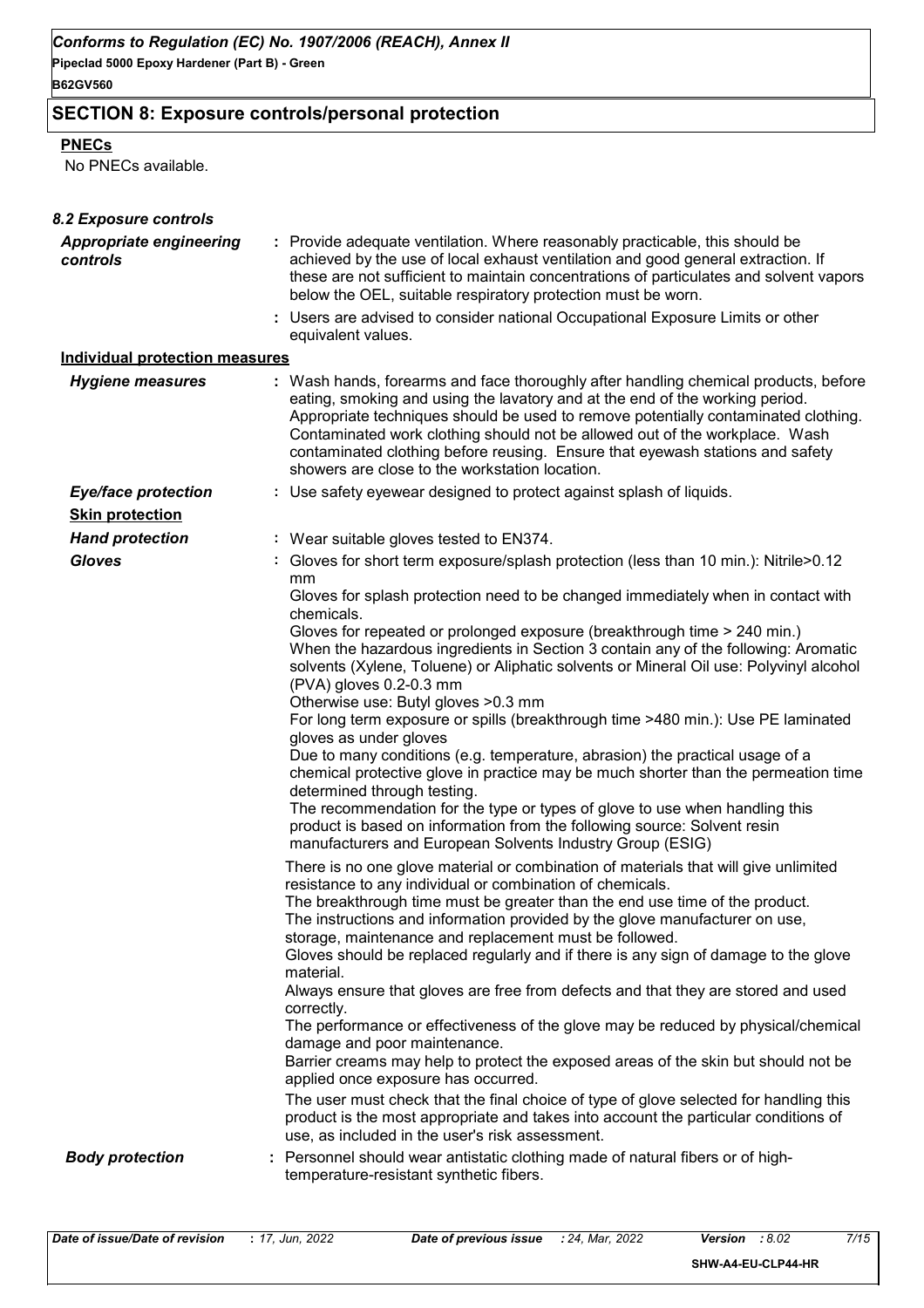**Pipeclad 5000 Epoxy Hardener (Part B) - Green**

**B62GV560**

#### **SECTION 8: Exposure controls/personal protection**

|                                           | : Personal protective equipment for the body should be selected based on the task<br>being performed and the risks involved and should be approved by a specialist<br>before handling this product.                                                                                                             |
|-------------------------------------------|-----------------------------------------------------------------------------------------------------------------------------------------------------------------------------------------------------------------------------------------------------------------------------------------------------------------|
| <b>Other skin protection</b>              | : Appropriate footwear and any additional skin protection measures should be<br>selected based on the task being performed and the risks involved and should be<br>approved by a specialist before handling this product.                                                                                       |
| <b>Respiratory protection</b>             | : Application methods:<br>Brush or roller. Approved/certified respirator with organic vapor cartridge. Filter type:<br>A2 P2 (EN14387).<br>Manual spraying. Use a properly fitted, air-purifying or air-fed respirator complying<br>with an approved standard if a risk assessment indicates this is necessary. |
| <b>Environmental exposure</b><br>controls | : Do not allow to enter drains or watercourses.                                                                                                                                                                                                                                                                 |

*Before use of this material please refer to the Exposure Scenario(s) if attached for the specific end use, control measures and additional PPE considerations. The information contained in this safety data sheet does not constitute the user's own assessment of workplace risks, as required by other health and safety legislation. The provisions of the national health and safety at work regulations apply to the use of this product at work.*

## **SECTION 9: Physical and chemical properties**

The conditions of measurement of all properties are at standard temperature and pressure unless otherwise indicated.

#### *9.1 Information on basic physical and chemical properties*

| <b>Appearance</b>                                      |                                                                                                  |
|--------------------------------------------------------|--------------------------------------------------------------------------------------------------|
| <b>Physical state</b>                                  | : Liquid.                                                                                        |
| Color                                                  | : Not available.                                                                                 |
| <b>Odor</b>                                            | : Solvent.                                                                                       |
| <b>Odor threshold</b>                                  | : Not Available (Not Tested).                                                                    |
| pН                                                     | : Not applicable.                                                                                |
| <b>Melting point/freezing point</b>                    | : Not relevant/applicable due to nature of the product.                                          |
| Initial boiling point and<br>boiling range             | : Not relevant/applicable due to nature of the product.                                          |
| <b>Flash point</b>                                     | : Closed cup: 94°C [Pensky-Martens Closed Cup]                                                   |
| <b>Evaporation rate</b>                                | : Not relevant/applicable due to nature of the product.                                          |
| <b>Flammability (solid, gas)</b>                       | : Not relevant/applicable due to nature of the product.                                          |
| <b>Upper/lower flammability or</b><br>explosive limits | : Not relevant/applicable due to nature of the product.                                          |
| Vapor pressure                                         | : Not available.                                                                                 |
| <b>Vapor density</b>                                   | : Not relevant/applicable due to nature of the product.                                          |
| <b>Relative density</b>                                | : 1.1                                                                                            |
| Solubility(ies)                                        | : Not relevant/applicable due to nature of the product.                                          |
| water                                                  | <b>Partition coefficient: n-octanol/</b> : Not relevant/applicable due to nature of the product. |
| <b>Auto-ignition temperature</b>                       | : Not relevant/applicable due to nature of the product.                                          |
| <b>Decomposition temperature</b>                       | : Not relevant/applicable due to nature of the product.                                          |
| <b>Viscosity</b>                                       | : Kinematic (40°C): $>20.5$ mm <sup>2</sup> /s                                                   |
| <b>Explosive properties</b>                            | : Under normal conditions of storage and use, hazardous reactions will not occur.                |
| <b>Oxidizing properties</b>                            | : Under normal conditions of storage and use, hazardous reactions will not occur.                |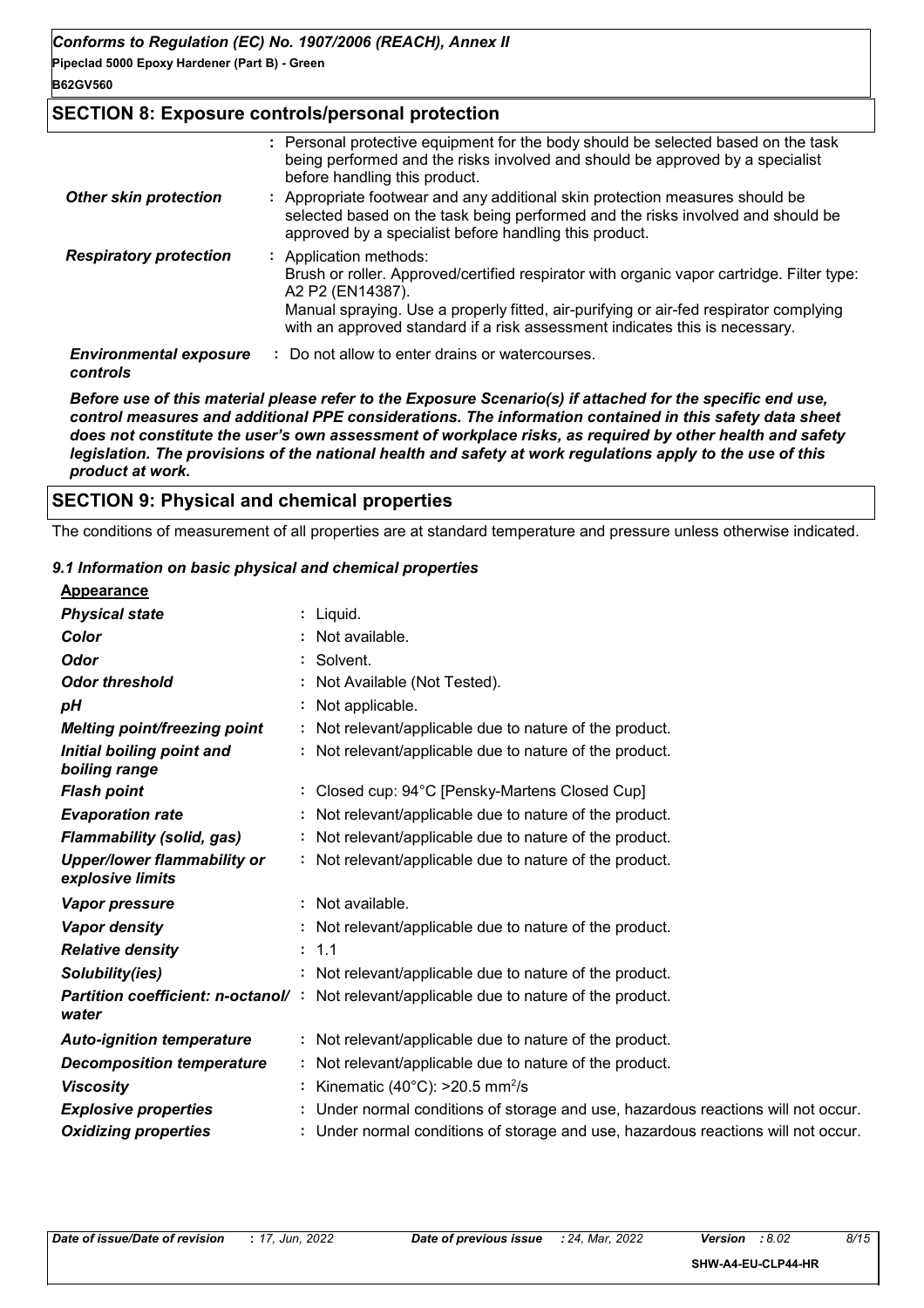#### **SECTION 10: Stability and reactivity**

| 10.1 Reactivity                            | : No specific test data related to reactivity available for this product or its ingredients.                                        |
|--------------------------------------------|-------------------------------------------------------------------------------------------------------------------------------------|
| <b>10.2 Chemical stability</b>             | : Stable under recommended storage and handling conditions (see Section 7).                                                         |
| 10.3 Possibility of<br>hazardous reactions | : Under normal conditions of storage and use, hazardous reactions will not occur.                                                   |
| 10.4 Conditions to avoid                   | : When exposed to high temperatures may produce hazardous decomposition<br>products.                                                |
| 10.5 Incompatible materials                | : Keep away from the following materials to prevent strong exothermic reactions:<br>oxidizing agents, strong alkalis, strong acids. |
| 10.6 Hazardous<br>decomposition products   | : Decomposition products may include the following materials: carbon monoxide,<br>carbon dioxide, smoke, oxides of nitrogen.        |
|                                            |                                                                                                                                     |

#### *Refer to Section 7: HANDLING AND STORAGE and Section 8: EXPOSURE CONTROLS/PERSONAL PROTECTION for additional handling information and protection of employees.*

#### **SECTION 11: Toxicological information**

#### *11.1 Information on toxicological effects*

There are no data available on the mixture itself. Procedure used to derive the classification according to Regulation (EC) No. 1272/2008 [CLP/GHS]. See Sections 2 and 3 for details.

Exposure to component solvent vapor concentrations in excess of the stated occupational exposure limit may result in adverse health effects such as mucous membrane and respiratory system irritation and adverse effects on the kidneys, liver and central nervous system. Symptoms and signs include headache, dizziness, fatigue, muscular weakness, drowsiness and, in extreme cases, loss of consciousness.

Solvents may cause some of the above effects by absorption through the skin. Repeated or prolonged contact with the mixture may cause removal of natural fat from the skin, resulting in non-allergic contact dermatitis and absorption through the skin.

If splashed in the eyes, the liquid may cause irritation and reversible damage.

Ingestion may cause nausea, diarrhea and vomiting.

This takes into account, where known, delayed and immediate effects and also chronic effects of components from short-term and long-term exposure by oral, inhalation and dermal routes of exposure and eye contact.

Contains m-phenylenebis(methylamine). May produce an allergic reaction.

#### **Acute toxicity**

| <b>Product/ingredient name</b> | <b>Result</b>        | <b>Species</b> | <b>Dose</b> | <b>Exposure</b> |
|--------------------------------|----------------------|----------------|-------------|-----------------|
| 1,3-Benzenedimethanamine       | LC50 Inhalation Gas. | Rat            | 700 ppm     | hours           |
|                                | LD50 Dermal          | Rabbit         | $2$ g/kg    |                 |
|                                | LD50 Oral            | Rat            | 930 mg/kg   |                 |
| 4-Nonylphenol                  | LD50 Oral            | Rat            | 1300 mg/kg  |                 |

#### **Acute toxicity estimates**

| Route              | <b>ATE value</b> |
|--------------------|------------------|
| Oral               | 2206.01 mg/kg    |
| Inhalation (gases) | 18485.83 ppm     |

#### **Irritation/Corrosion**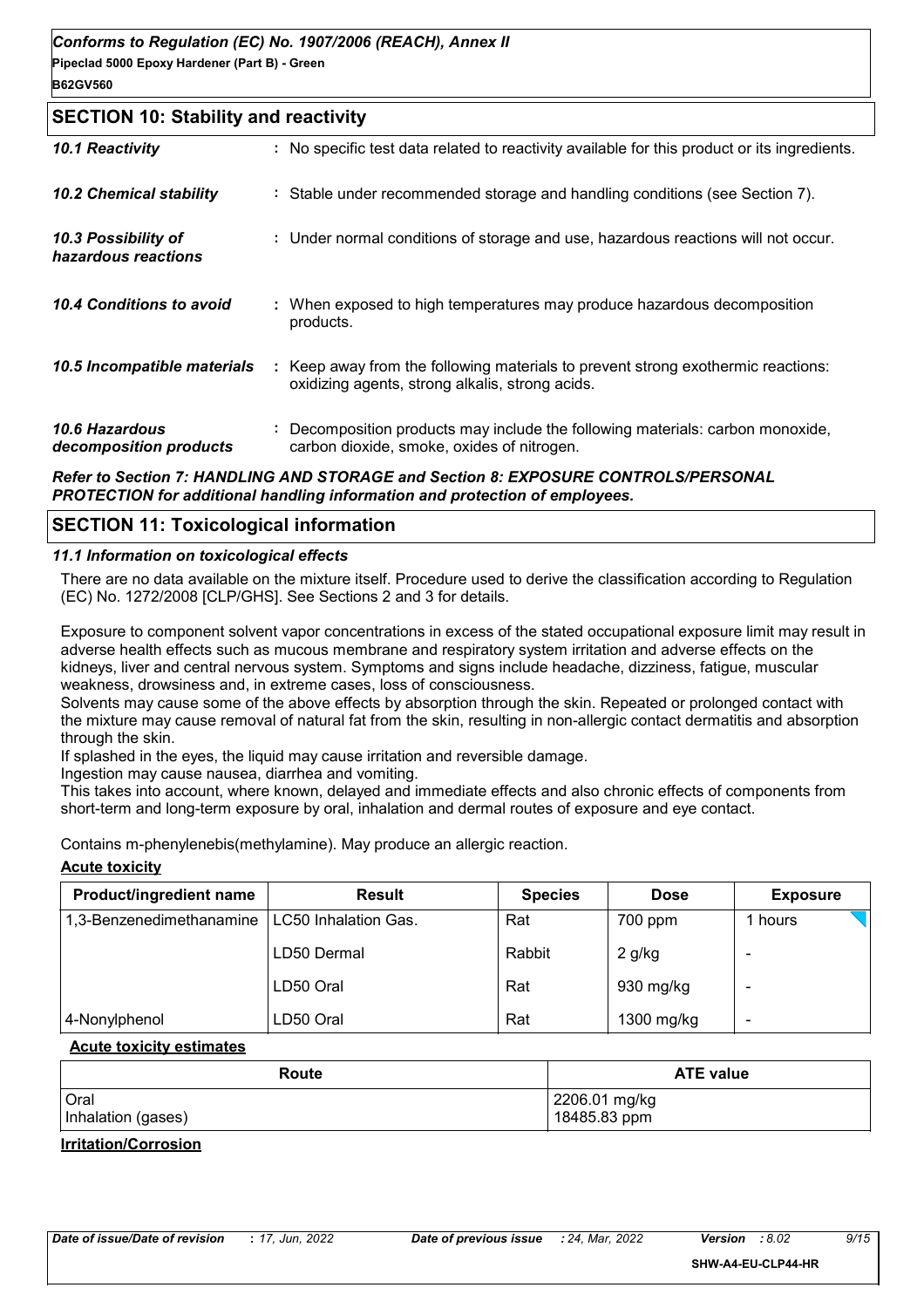## **SECTION 11: Toxicological information**

| <b>Product/ingredient name</b> | <b>Result</b>          | <b>Species</b> | <b>Score</b>   | <b>Exposure</b>  | <b>Observation</b>       |
|--------------------------------|------------------------|----------------|----------------|------------------|--------------------------|
| 1,3-Benzenedimethanamine       | Eyes - Severe irritant | Rabbit         |                | 24 hours 50      |                          |
|                                |                        |                |                | ug               |                          |
|                                | Skin - Severe irritant | Rabbit         | $\blacksquare$ | 124 hours 750 l  |                          |
|                                |                        |                |                | lug              |                          |
| Paratertiarybutylphenol        | Eyes - Severe irritant | Rabbit         |                | 24 hours 50      | $\blacksquare$           |
|                                |                        |                |                | ug               |                          |
|                                | Eyes - Severe irritant | Rabbit         |                | $10 \text{ mg}$  |                          |
|                                | Skin - Mild irritant   | Rabbit         | ٠              | 24 hours 500     |                          |
|                                |                        |                |                | mg               |                          |
|                                | Skin - Mild irritant   | Rabbit         | ٠              | 4 hours 500      |                          |
|                                |                        |                |                | mg               |                          |
| 4-Nonylphenol                  | Eyes - Severe irritant | Rabbit         | ٠              | $100 \text{ mg}$ | $\overline{\phantom{0}}$ |
|                                | Skin - Severe irritant | Rabbit         |                | 24 hours 500     |                          |
|                                |                        |                |                | mg               |                          |

*Conclusion/Summary* **:** Not available.

#### **Sensitization**

No data available

#### *Conclusion/Summary* **:** Not available.

## **Mutagenicity**

No data available

#### **Carcinogenicity**

No data available

#### **Reproductive toxicity**

No data available

#### **Teratogenicity**

No data available

#### **Specific target organ toxicity (single exposure)**

| Product/ingredient name | Category   | Route of<br>exposure | <b>Target organs</b>                    |
|-------------------------|------------|----------------------|-----------------------------------------|
| Paratertiarybutylphenol | Category 3 |                      | Respiratory tract<br><b>lirritation</b> |

#### **Specific target organ toxicity (repeated exposure)**

| Product/ingredient name            | Category   | Route of<br>exposure | <b>Target organs</b>              |
|------------------------------------|------------|----------------------|-----------------------------------|
| Med. Aliphatic Hydrocarbon Solvent | Category 1 |                      | l central nervous<br>system (CNS) |

#### **Aspiration hazard**

| <b>Product/ingredient name</b>     | Result                                |  |
|------------------------------------|---------------------------------------|--|
| Med. Aliphatic Hydrocarbon Solvent | <b>ASPIRATION HAZARD - Category 1</b> |  |

*Other information* **:**

: Not available.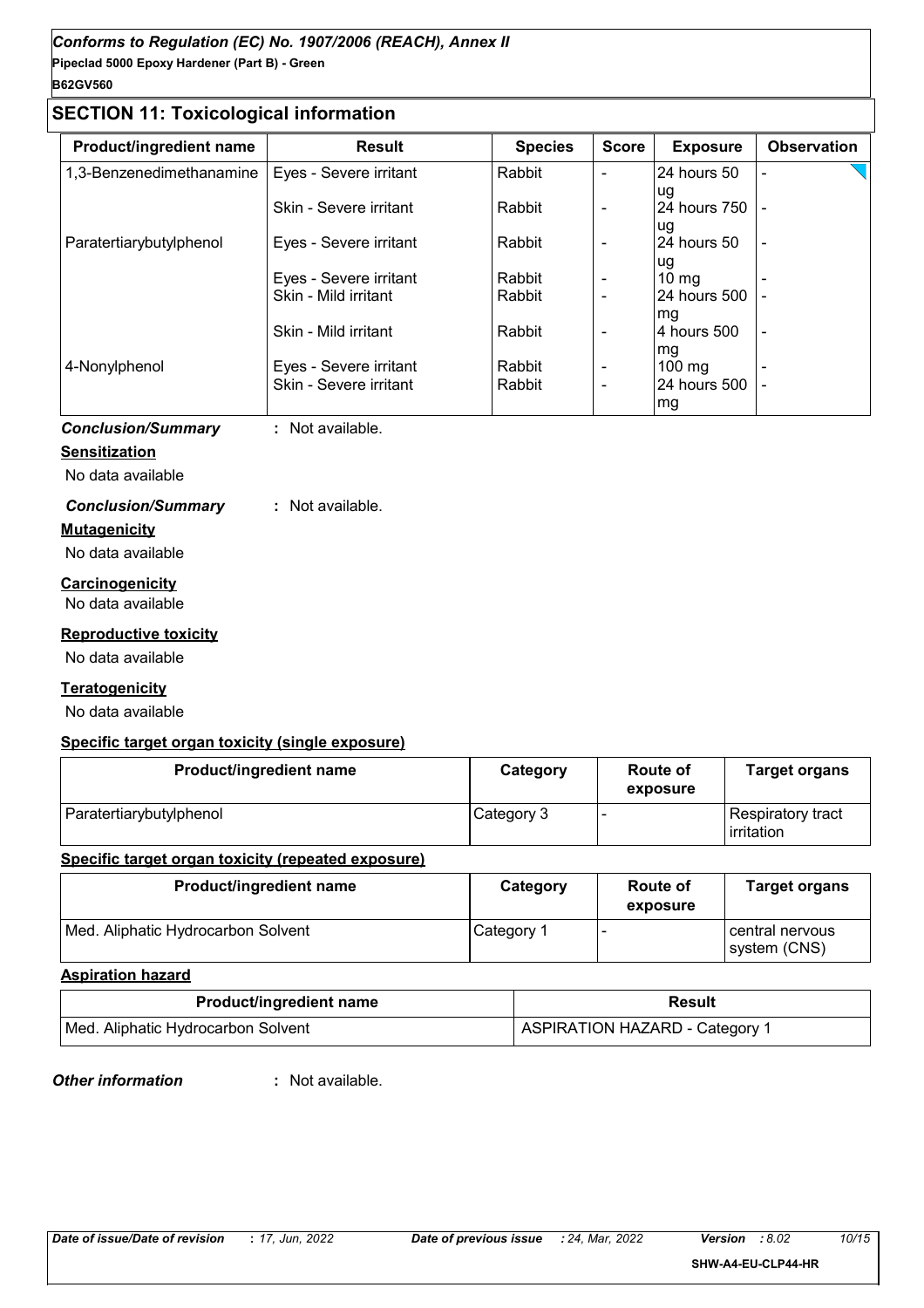## **SECTION 12: Ecological information**

#### *12.1 Toxicity*

There are no data available on the mixture itself. Do not allow to enter drains or watercourses.

Procedure used to derive the classification according to Regulation (EC) No. 1272/2008 [CLP/GHS]. See Sections 2 and 3 for details.

| Product/ingredient name | <b>Result</b>                        | <b>Species</b>                                                   | <b>Exposure</b> |
|-------------------------|--------------------------------------|------------------------------------------------------------------|-----------------|
| Paratertiarybutylphenol | Acute EC50 11.08 mg/l Fresh water    | Algae - Scenedesmus<br>quadricauda - Exponential<br>growth phase | 72 hours        |
|                         | Acute EC50 3.9 mg/l Fresh water      | Daphnia - Daphnia magna                                          | 48 hours        |
|                         | Acute LC50 5140 µg/l Fresh water     | Fish - Pimephales promelas                                       | 96 hours        |
|                         | Chronic NOEC 1 mg/l Fresh water      | Algae - Scenedesmus<br>quadricauda - Exponential<br>growth phase | 72 hours        |
|                         | Chronic NOEC 0.45 mg/l Fresh water   | Daphnia - Daphnia magna                                          | 21 days         |
|                         | Chronic NOEC 0.5 mg/l Fresh water    | Fish - Gobiocypris rarus -<br>Embryo                             | 28 days         |
| 4-Nonylphenol           | Acute EC50 0.03 mg/l Marine water    | Algae - Skeletonema costatum                                     | 72 hours        |
|                         | Acute EC50 0.027 mg/l Marine water   | Algae - Skeletonema costatum                                     | 96 hours        |
|                         | Acute EC50 0.044 mg/l                | Crustaceans - Moina<br>macrocopa                                 | 48 hours        |
|                         | Acute LC50 17 µg/l Marine water      | Fish - Pleuronectes americanus<br>- Larvae                       | 96 hours        |
|                         | Chronic EC10 0.012 mg/l Marine water | Algae - Skeletonema costatum                                     | 96 hours        |
|                         | Chronic NOEC 5 µg/l Fresh water      | Crustaceans - Gammarus<br>fossarum - Adult                       | 21 days         |
|                         | Chronic NOEC 7.4 µg/l Fresh water    | Fish - Pimephales promelas -<br>Embryo                           | 33 days         |

#### *12.2 Persistence and degradability*

| Product/ingredient name   | Test                     | <b>Result</b> |                   | <b>Dose</b> | <b>Inoculum</b>         |
|---------------------------|--------------------------|---------------|-------------------|-------------|-------------------------|
| No data available         |                          |               |                   |             |                         |
| <b>Conclusion/Summary</b> | : Not available.         |               |                   |             |                         |
| Product/ingredient name   | <b>Aquatic half-life</b> |               | <b>Photolysis</b> |             | <b>Biodegradability</b> |
| No data available         |                          |               |                   |             |                         |

#### *12.3 Bioaccumulative potential*

| <b>Product/ingredient name</b> | ⊺LoɑP <sub>ow</sub> | <b>BCF</b> | <b>Potential</b> |
|--------------------------------|---------------------|------------|------------------|
| 1,3-Benzenedimethanamine       |                     | 2.69       | <b>low</b>       |
| Paratertiarybutylphenol        |                     | 44 to 48   | <b>low</b>       |
| 4-Nonylphenol                  |                     | 740        | high             |

| 12.4 Mobility in soil                            |                  |
|--------------------------------------------------|------------------|
| <b>Soil/water partition</b><br>coefficient (Koc) | : Not available. |
| <b>Mobility</b>                                  | : Not available. |

#### *12.5 Results of PBT and vPvB assessment*

This mixture does not contain any substances that are assessed to be a PBT or a vPvB.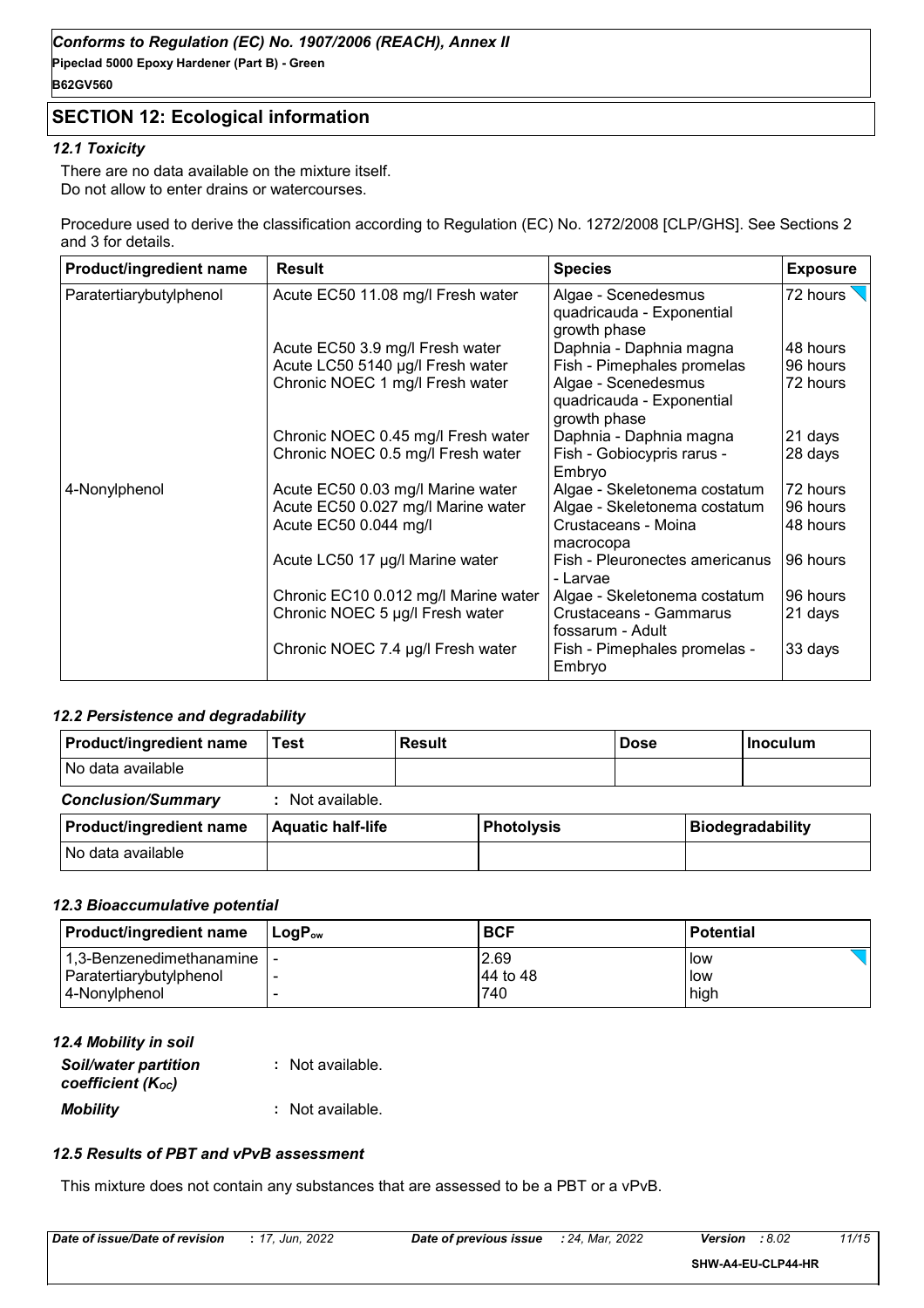*Conforms to Regulation (EC) No. 1907/2006 (REACH), Annex II*

**Pipeclad 5000 Epoxy Hardener (Part B) - Green B62GV560**

## **SECTION 12: Ecological information**

| 12.6 Other adverse effects | : No known significant effects or critical hazards.                                                      |
|----------------------------|----------------------------------------------------------------------------------------------------------|
|                            | : Avoid dispersal of spilled material and runoff and contact with soil, waterways,<br>drains and sewers. |

## **SECTION 13: Disposal considerations**

| 13.1 Waste treatment methods      |                                                                                                                                                                                                                                                                                                                                                                                                                                                                                                                                                    |
|-----------------------------------|----------------------------------------------------------------------------------------------------------------------------------------------------------------------------------------------------------------------------------------------------------------------------------------------------------------------------------------------------------------------------------------------------------------------------------------------------------------------------------------------------------------------------------------------------|
| <b>Product</b>                    |                                                                                                                                                                                                                                                                                                                                                                                                                                                                                                                                                    |
| <b>Methods of disposal</b>        | The generation of waste should be avoided or minimized wherever possible.<br>Disposal of this product, solutions and any by-products should at all times comply<br>with the requirements of environmental protection and waste disposal legislation<br>and any regional local authority requirements. Dispose of surplus and non-<br>recyclable products via a licensed waste disposal contractor. Waste should not be<br>disposed of untreated to the sewer unless fully compliant with the requirements of<br>all authorities with jurisdiction. |
| Hazardous waste                   | : Yes.                                                                                                                                                                                                                                                                                                                                                                                                                                                                                                                                             |
| European waste<br>catalogue (EWC) | : waste paint and varnish containing organic solvents or other hazardous substances<br>08 01 11*                                                                                                                                                                                                                                                                                                                                                                                                                                                   |
| <b>Disposal considerations</b>    | Do not allow to enter drains or watercourses.<br>÷<br>Dispose of according to all federal, state and local applicable regulations.<br>If this product is mixed with other wastes, the original waste product code may no<br>longer apply and the appropriate code should be assigned.<br>For further information, contact your local waste authority.                                                                                                                                                                                              |
| Packaging                         |                                                                                                                                                                                                                                                                                                                                                                                                                                                                                                                                                    |
| <b>Methods of disposal</b>        | : The generation of waste should be avoided or minimized wherever possible. Waste<br>packaging should be recycled. Incineration or landfill should only be considered<br>when recycling is not feasible.                                                                                                                                                                                                                                                                                                                                           |
| <b>Disposal considerations</b>    | Using information provided in this safety data sheet, advice should be obtained from<br>÷.<br>the relevant waste authority on the classification of empty containers. Empty<br>containers must be scrapped or reconditioned. Dispose of containers contaminated<br>by the product in accordance with local or national legal provisions.                                                                                                                                                                                                           |
| European waste<br>catalogue (EWC) | : packaging containing residues of or contaminated by hazardous substances 1501<br>$10*$                                                                                                                                                                                                                                                                                                                                                                                                                                                           |
| <b>Special precautions</b>        | : This material and its container must be disposed of in a safe way. Care should be<br>taken when handling emptied containers that have not been cleaned or rinsed out.<br>Empty containers or liners may retain some product residues. Avoid dispersal of<br>spilled material and runoff and contact with soil, waterways, drains and sewers.                                                                                                                                                                                                     |

## **SECTION 14: Transport information**

|                                                        | <b>ADR/RID</b>                         | <b>IMDG</b>                                                                                | <b>IATA</b>                                     |
|--------------------------------------------------------|----------------------------------------|--------------------------------------------------------------------------------------------|-------------------------------------------------|
| 14.1 UN number                                         | <b>UN3066</b>                          | <b>UN3066</b>                                                                              | <b>UN3066</b>                                   |
| 14.2 UN proper<br>shipping name                        | PAINT RELATED MATERIAL                 | PAINT RELATED MATERIAL.<br>Marine pollutant<br>(4-Nonylphenol,<br>Paratertiarybutylphenol) | PAINT RELATED MATERIAL                          |
| 14.3 Transport<br><b>Hazard Class(es)/</b><br>Label(s) | $\overline{8}$<br>$\bigstar$<br>تے ≚ند | 8<br>$\bigstar$                                                                            | 8<br>کے گئے                                     |
| 14.4 Packing<br>group                                  | $\mathbf{III}$                         | $\mathbf{III}$                                                                             | $\mathbf{III}$                                  |
| Date of issue/Date of revision                         | : 17, Jun, 2022                        | Date of previous issue<br>: 24, Mar, 2022                                                  | 12/15<br>:8.02<br>Version<br>SHW-A4-EU-CLP44-HR |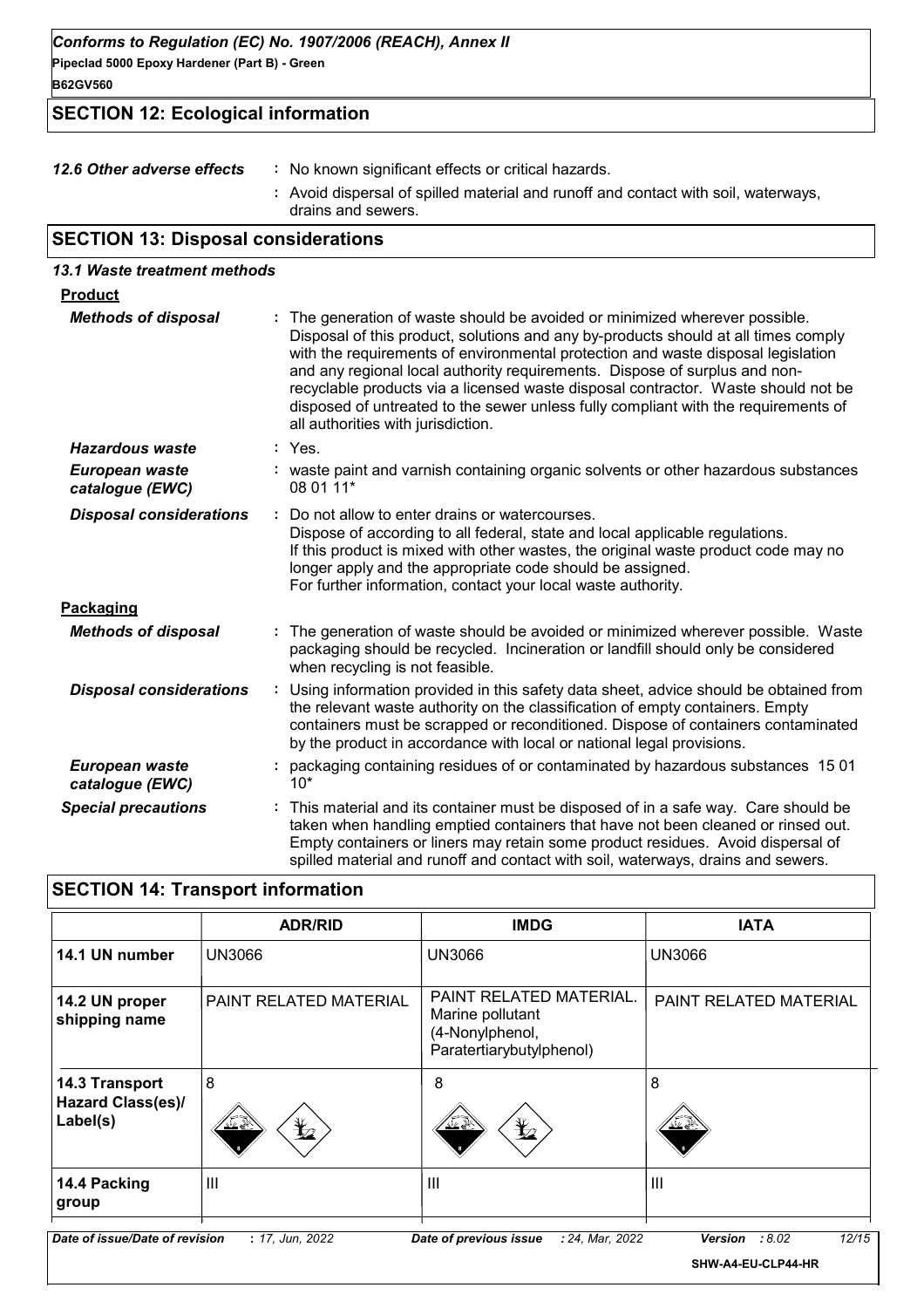#### **B62GV560**

#### **SECTION 14: Transport information**

| 14.5<br><b>Environmental</b><br>hazards | Yes.                                                                                                                                | Yes.                                                                                                                                    | Yes. The environmentally<br>hazardous substance mark is<br>not required.                                             |
|-----------------------------------------|-------------------------------------------------------------------------------------------------------------------------------------|-----------------------------------------------------------------------------------------------------------------------------------------|----------------------------------------------------------------------------------------------------------------------|
| <b>Additional</b><br><b>Information</b> | The environmentally<br>hazardous substance mark is<br>not required when transported<br> in sizes of ≤5 L or ≤5 kg.<br>Tunnel code E | The marine pollutant mark is<br>not required when transported<br>in sizes of ≤5 L or ≤5 kg.<br><b>Emergency schedules F-A.</b><br>$S-B$ | The environmentally<br>hazardous substance mark<br>may appear if required by<br>other transportation<br>regulations. |

**14.6 Special precautions for : Transport within user's premises: always transport in closed containers that are** *user* upright and secure. Ensure that persons transporting the product know what to do in the event of an accident or spillage.

*14.7 Transport in bulk according to IMO instruments* **:** Not applicable.

*Multi-modal shipping descriptions are provided for informational purposes and do not consider container sizes. The presence of a shipping description for a particular mode of transport (sea, air, etc.), does not indicate that the product is packaged suitably for that mode of transport. All packaging must be reviewed for suitability prior to shipment, and compliance with the applicable regulations is the sole responsibility of the person offering the product for transport. People loading and unloading dangerous goods must be trained on all of the risks deriving from the substances and on all actions in case of emergency situations.*

#### **SECTION 15: Regulatory information**

*15.1 Safety, health and environmental regulations/legislation specific for the substance or mixture*

**EU Regulation (EC) No. 1907/2006 (REACH)**

#### **Annex XIV - List of substances subject to authorization**

**Annex XIV**

None of the components are listed.

#### **Substances of very high concern**

| Ingredient name         | Intrinsic property                                    | <b>Status</b> | <b>Reference</b><br>l number | Date of<br>revision |
|-------------------------|-------------------------------------------------------|---------------|------------------------------|---------------------|
| Paratertiarybutylphenol | Substance of<br>equivalent concern for<br>environment | Candidate     | ED/71/2019,<br>EU/2019/1194  | 7/16/2019           |
| 4-Nonylphenol           | -                                                     | Candidate     | ED/169/2012                  | 12/19/2012          |

**Other EU regulations Annex XVII - Restrictions :** Not applicable. **on the manufacture, placing on the market and use of certain dangerous substances, mixtures and articles**

## *VOC content (2010/75/EU)* : 0.32 w/w **g/l** 3

#### *Seveso Directive*

This product may add to the calculation for determining whether a site is within the scope of the Seveso Directive on major accident hazards.

#### **National regulations**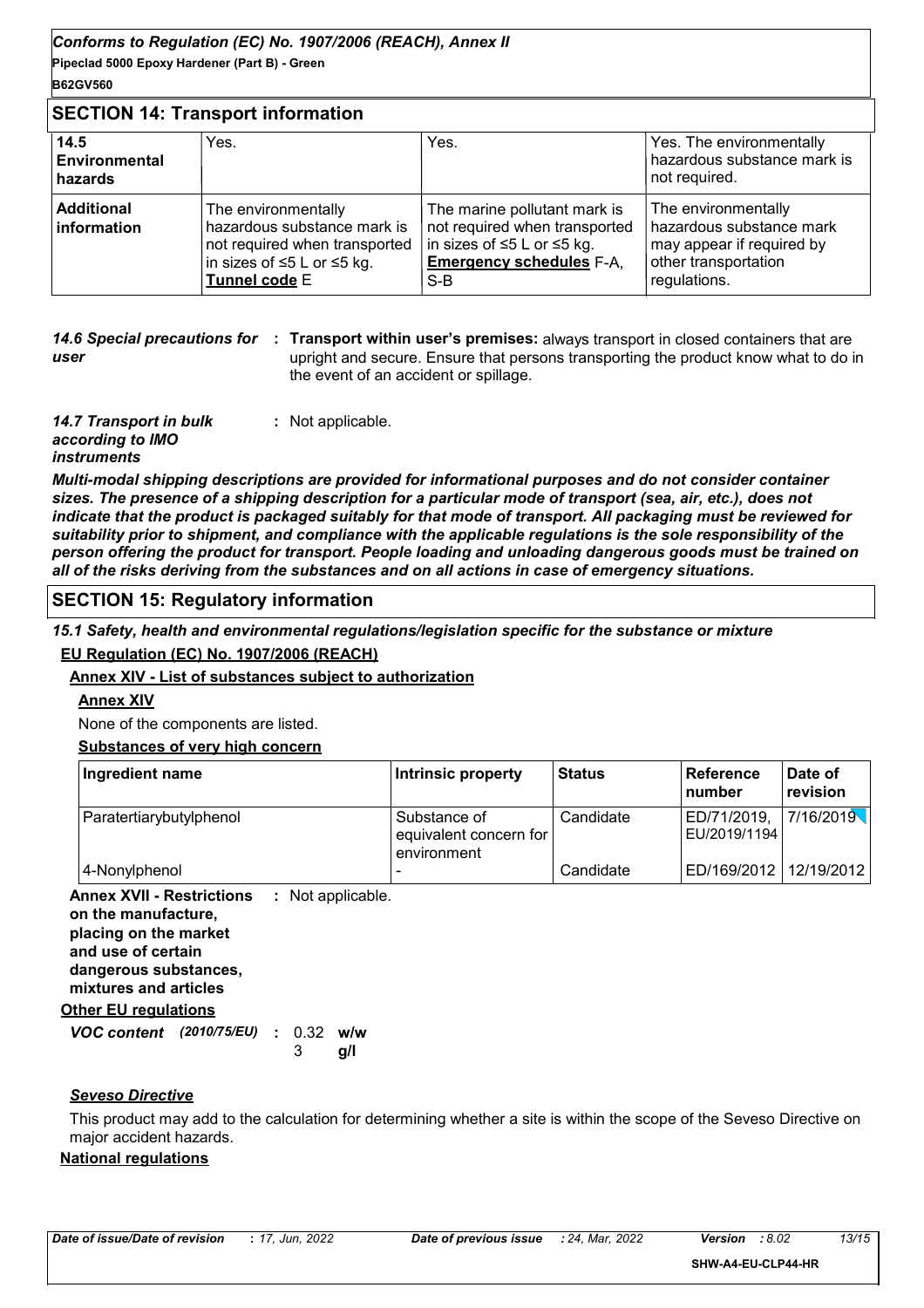**B62GV560**

### **SECTION 15: Regulatory information**

*15.2 Chemical Safety Assessment*

**:** No Chemical Safety Assessment has been carried out.

### **SECTION 16: Other information**

|                                                          | $\triangledown$ Indicates information that has changed from previously issued version.                                                                                                                                                                                                                                                                                                                                                                                                                                                                                                     |
|----------------------------------------------------------|--------------------------------------------------------------------------------------------------------------------------------------------------------------------------------------------------------------------------------------------------------------------------------------------------------------------------------------------------------------------------------------------------------------------------------------------------------------------------------------------------------------------------------------------------------------------------------------------|
| <b>Abbreviations and</b><br>acronyms                     | $:$ ATE = Acute Toxicity Estimate<br>CLP = Classification, Labelling and Packaging Regulation [Regulation (EC) No.<br>1272/2008]<br><b>DMEL = Derived Minimal Effect Level</b><br>DNEL = Derived No Effect Level<br>EUH statement = CLP-specific Hazard statement<br>PBT = Persistent, Bioaccumulative and Toxic<br>PNEC = Predicted No Effect Concentration<br><b>RRN = REACH Registration Number</b><br>vPvB = Very Persistent and Very Bioaccumulative<br>$N/A = Not available$                                                                                                         |
| <b>Key literature references</b><br>and sources for data | : Regulation (EC) No. 1272/2008 [CLP]<br>ADR = The European Agreement concerning the International Carriage of<br>Dangerous Goods by Road<br>IATA = International Air Transport Association<br><b>IMDG = International Maritime Dangerous Goods</b><br>Conforms to Regulation (EC) No. 1907/2006 (REACH), Annex II, as amended by<br>Commission Regulation (EU) 2015/830<br>Directive 2012/18/EU, and relative amendments & additions<br>Directive 2008/98/EC, and relative amendments & additions<br>Directive 2009/161/EU, and relative amendments & additions<br><b>CEPE Guidelines</b> |

#### **Procedure used to derive the classification according to Regulation (EC) No. 1272/2008 [CLP/GHS]**

|                                                                                                                                                                                      | <b>Classification</b>                                                                                                                                                   | <b>Justification</b>                                                                                                                                                                                                                                                                                                                                                                                                                                                                                                                                                                                                                                                                      |
|--------------------------------------------------------------------------------------------------------------------------------------------------------------------------------------|-------------------------------------------------------------------------------------------------------------------------------------------------------------------------|-------------------------------------------------------------------------------------------------------------------------------------------------------------------------------------------------------------------------------------------------------------------------------------------------------------------------------------------------------------------------------------------------------------------------------------------------------------------------------------------------------------------------------------------------------------------------------------------------------------------------------------------------------------------------------------------|
| Acute Tox. 4, H332<br>Skin Corr. 1B, H314<br>Eye Dam. 1, H318<br>Skin Sens. 1, H317<br>Repr. 2, H361fd<br><b>STOT SE 3, H335</b><br>Aquatic Acute 1, H400<br>Aquatic Chronic 1, H410 |                                                                                                                                                                         | Calculation method<br>Calculation method<br>Calculation method<br>Calculation method<br>Calculation method<br>Calculation method<br>Calculation method<br>Calculation method                                                                                                                                                                                                                                                                                                                                                                                                                                                                                                              |
| <b>Full text of abbreviated H</b><br><b>statements</b>                                                                                                                               | : H226<br>H302<br>H <sub>304</sub><br>H <sub>3</sub> 14<br>H315<br>H317<br>H318<br>H <sub>3</sub> 19<br>H332<br>H335<br>H361<br>H361f<br>H361fd<br>H372<br>H400<br>H410 | Flammable liquid and vapor.<br>Harmful if swallowed.<br>May be fatal if swallowed and enters airways.<br>Causes severe skin burns and eye damage.<br>Causes skin irritation.<br>May cause an allergic skin reaction.<br>Causes serious eye damage.<br>Causes serious eye irritation.<br>Harmful if inhaled.<br>May cause respiratory irritation.<br>Suspected of damaging fertility or the unborn child.<br>Suspected of damaging fertility.<br>Suspected of damaging fertility. Suspected of damaging the<br>unborn child.<br>Causes damage to organs through prolonged or repeated<br>exposure.<br>Very toxic to aquatic life.<br>Very toxic to aquatic life with long lasting effects. |
| Date of issue/Date of revision                                                                                                                                                       | : 17, Jun, 2022                                                                                                                                                         | Date of previous issue<br>: 24, Mar, 2022<br>Version : 8.02<br>14/15                                                                                                                                                                                                                                                                                                                                                                                                                                                                                                                                                                                                                      |

**SHW-A4-EU-CLP44-HR**